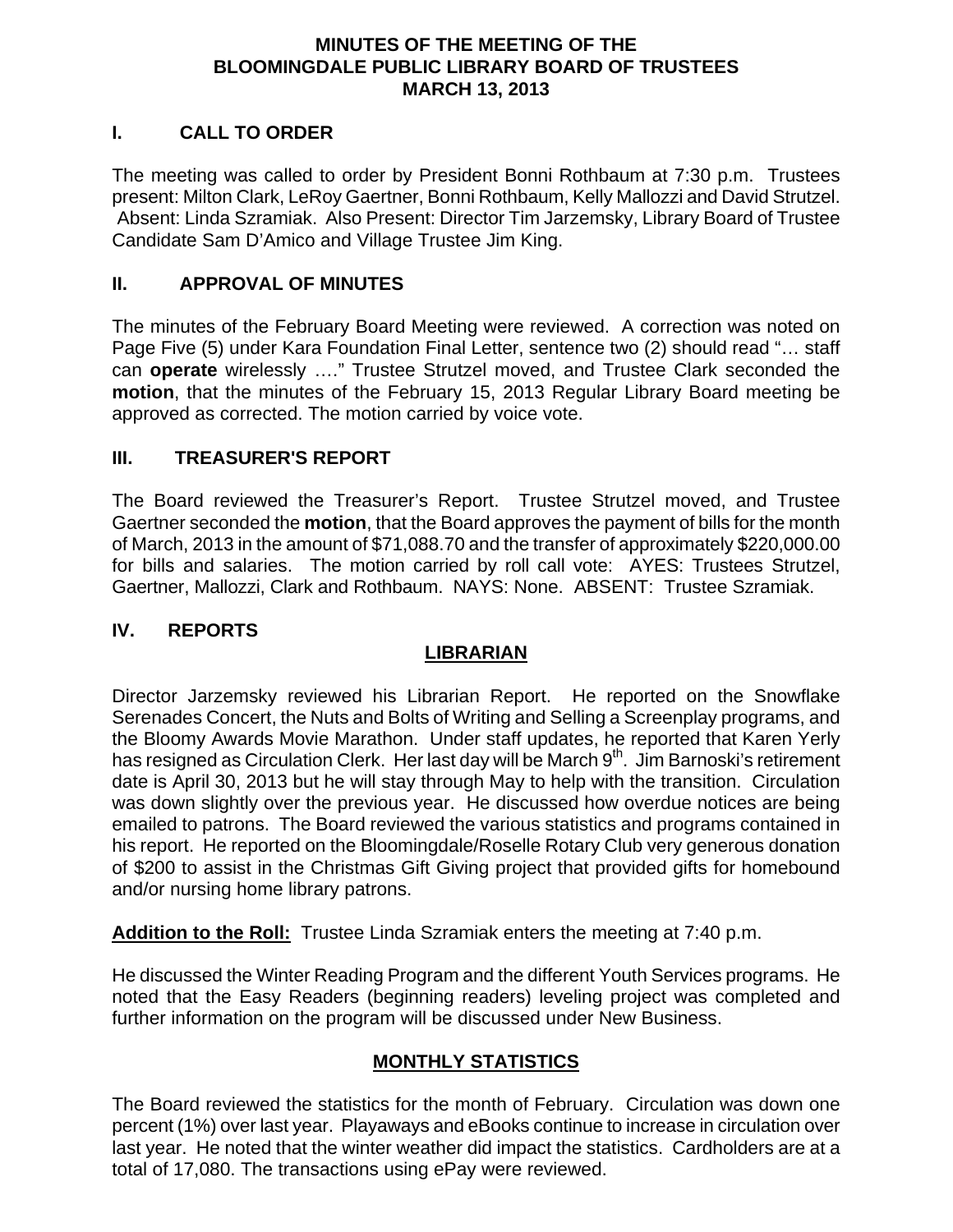## **IV. REPORTS** (Continued)

## **STANDING COMMITTEES**

**PERSONNEL** - No report.

**POLICY** – Circulation and Patron Use – These policies are to be discussed under Unfinished Business.

**FINANCE** – Salary Structure Project – Director Jarzemsky suggested that the Finance Committee meet to discuss the results of the salary survey conducted by the Management Association of Illinois. Further discussion on the project is to take place under Unfinished Business.

**BUILDING AND GROUNDS** - Summer Plants – This item is to be discussed under New Business.

## **LIAISON REPORTS**

**LINC –** No report.

**VILLAGE** - Trustee King stated that if the Library Trustees have any questions they should feel free to contact him at any time. He reported on the various new businesses opening in the Village in the next couple of months and provided updates on future events happening in the Village including the upcoming April 9, 2013 municipal election and a proposed carnival taking place at Stratford Square Mall. He discussed various restaurant and store remodeling projects that are under way. He stated that the Wal-Mart expansion is scheduled to be completed by September 2013. Again, he asked that Library Trustees email him with any questions and he will gladly answer their inquiries at the meeting.

Removal from the Roll: Trustee King leaves the meeting at 7:55 p.m.

**FRIENDS OF THE LIBRARY** – President of the Friends of the Library and Library Board Trustee Candidate Sam D'Amico talked about the very successful Spring Book Sale. The next meeting of the Friends of the Library is scheduled for the fourth  $(4<sup>th</sup>)$  Wednesday in April at 7:00 p.m.

**BIG** - Director Jarzemsky reported that the next BIG meeting is scheduled for Thursday, April 25, 2013 to be hosted by Lake Park High School District 108.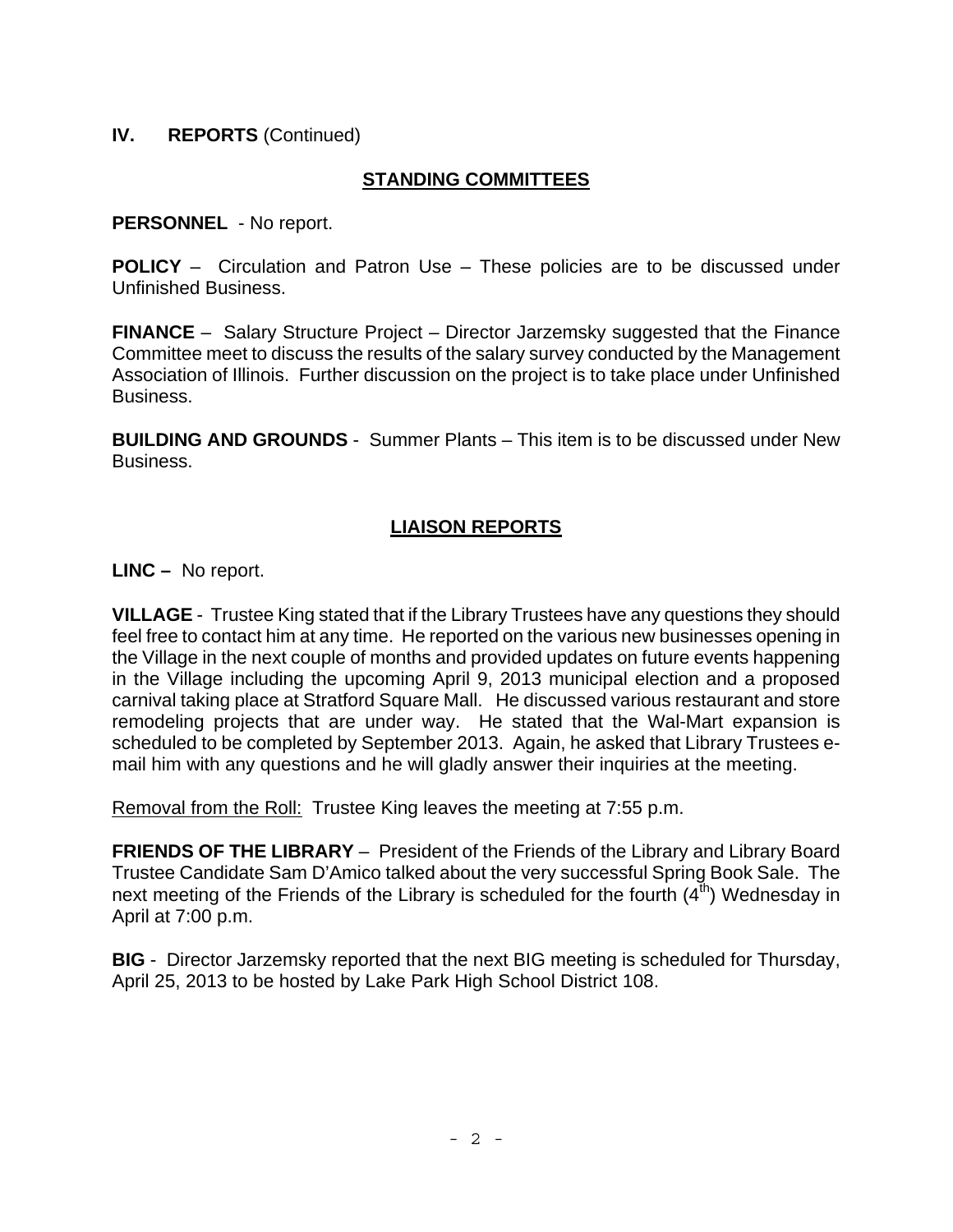#### V. **UNFINISHED BUSINESS:**

#### **APPROVAL OF NEW CIRCULATION POLICY**

The Board reviewed the memorandum from Ms. Krettler dated February 28, 2013 and the revisions to the Circulation Policy. The revisions were made to improve the Circulation Policy and update the materials available for checkout. Trustee Szramiak moved, and Trustee Rothbaum seconded the **motion to approve** the Circulation Policy as presented. The motion carried by roll call vote: AYES: Trustees Szramiak, Rothbaum, Strutzel, Mallozzi, Gaertner and Clark. NAYS: None. ABSENT: None.

### **APPROVAL OF NEW PATRON USE POLICY**

The draft new Patron Use Policy was reviewed. Director Jarzemsky stated that parents or legal guardians are held responsible and assume the financial liability for materials checked out under their child's library card. Additional language was added to the Patron Use Policy so that parents or legal guardians can sign for a child's card and will be designated as the "care of" party in the minor's record. This will give them access to the records of their child under the age of 13 with acceptable identification. Additional language was also added as it related to minors between the ages of 13 to 18. Parents or legal guardians of minor children ages 13-18 are permitted to know only the number of items (not titles, authors or subjects) charged out on their child's library cards as long as they have signed for the child's card and are designated as the "care of" party in the minor's record. The other restrictions involving minors were discussed and reasons given for the change to the policy. Director Jarzemsky stated that parents or guardians can suspend the use of the child's library card. The policy was researched by Ms. Krettler and meets the Best Practice Standards by the Illinois Library Association. Trustee Clark noted that after the 18<sup>th</sup> birthday a patron can have their own library card. In addition, the revised policy also makes it easier to renew a library card. Trustee Strutzel moved, and Trustee Szramiak seconded the **motion to approve** the Patron Use Policy as presented. The motion carried by roll call vote: AYES: Trustees Strutzel, Szramiak, Rothbaum, Mallozzi, Gaertner and Clark. NAYS: None. ABSENT: None.

#### **SALARY SURVEY 2013**

Director Jarzemsky reported that the salary survey 2013 has been received from the Management Association of Illinois. He stated that every position was evaluated and given a code that was used to compare the position to other libraries. Compensation data was collected from the following surveys: 2011 Laconi Survey, 2012 Management Association Library Survey, and 2012 Management Association Salary Survey. The data was compared to similar size libraries and others close to Bloomingdale. The data was adjusted to reflect a 37.5 hour workweek and similar budgets and population size. Pay grade minimums and maximums were set at 20% above and 20% below the midpoints. Director Jarzemsky recommended that the Finance Committee, consisting of Trustees Mallozzi, Rothbaum and Szramiak, meet to discuss the results. If there are to be changes, the changes will need to be incorporated in the upcoming budget figures. The Board agreed that the Finance Committee should meet and soon. Trustee Szramiak noted that she might not be able to attend the meetings.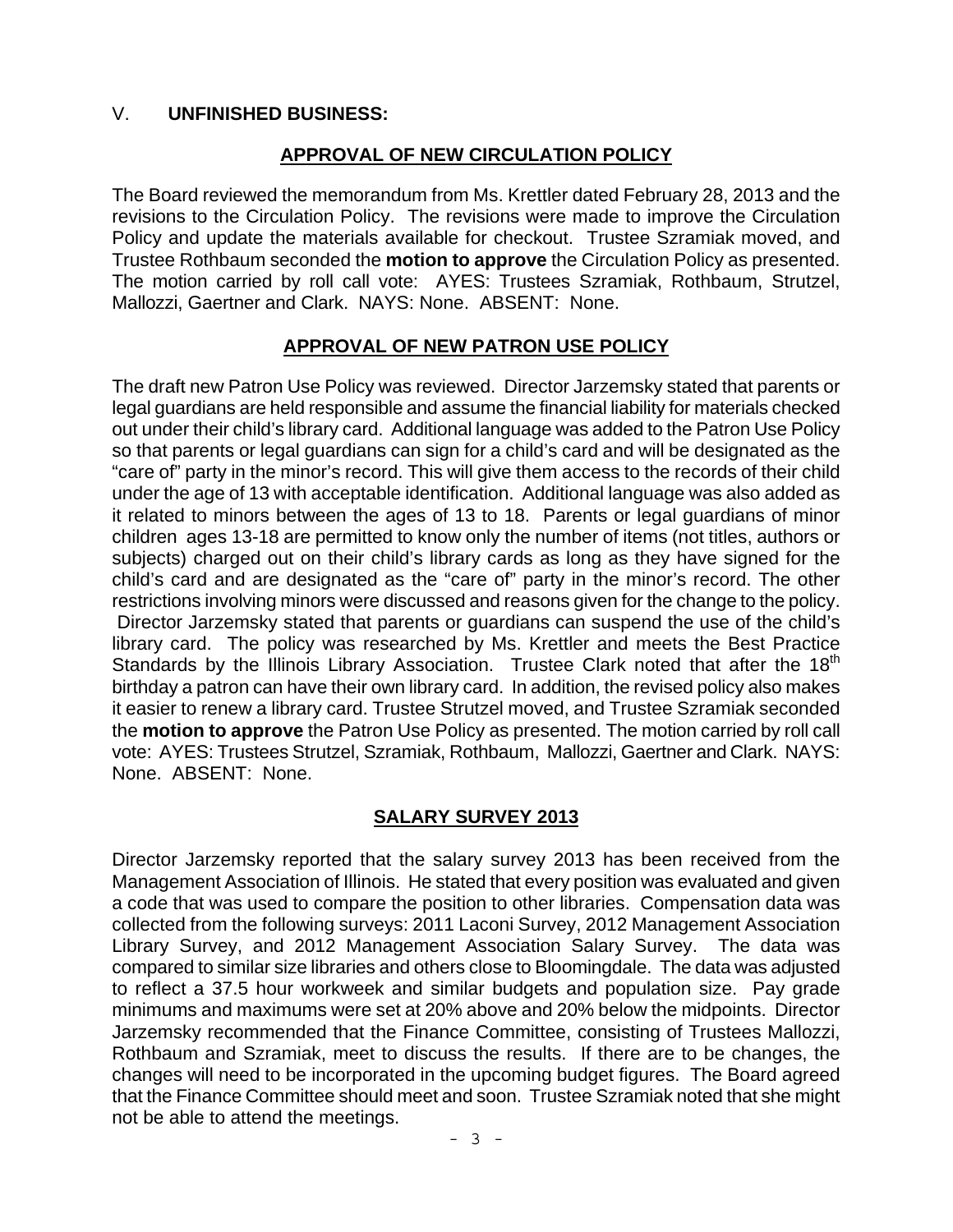### **VI. NEW BUSINESS:**

## **TENTATIVE DRAFT BUDGET**

Director Jarzemsky stated that he was not prepared to provide a tentative draft budget at this time since he is waiting for staff evaluations and other budget related items. He provided and discussed with the Board the following budget related handouts: Fixed Costs -2012/13 to 2013/14 comparisons for payroll, HMO and IMRF benefits and percentage of increase; Tentative Budget Review over the Past Three (3) Years and percentage of change; the Levy for Fiscal Year 2012/2013; Home Rule Levies showing the Year Valuation, Percentage of Increase, General Levy, and Homeowner Sample Rate for years 1996 through 2012; and Statement of Revenues, Expenditures and Changes in Fund Balances – Governmental Funds Year Ended April 30, 2012. The fixed costs provide a picture of the current payroll and the expected percentage changes in the categories. Director Jarzemsky noted that the appropriation dollars are higher than the budgeted dollars in order to allow the library to spend the funds if necessary in the case of an emergency, but the library has never spent the appropriated dollars. The levy approved in May would be collected the following June. He discussed the estimated assessed value of property in the Village which has fallen but there are signs that home sales are in recovery. The Library's general fund balance is \$2,274,861. The library does have reserves. The draft budget will be provided to the Board in April with the final budget available for the May meeting.

# **DIRECTOR'S EVALUATION DOCUMENT**

A draft Director's evaluation document was distributed to the Board members. The document contained the Director's job description, core competency requirements and goals set by the Board. Director Jarzemsky explained the five step evaluation process. The Board can review the material and next month; during an Executive Session discuss his evaluation that will need to be completed as a part of the budget process. The Board can use a computer and the evaluation software for his evaluation. This will be made available to them at the next month's meeting. He asked that the Board review the packet of information and bring the material back to the next meeting.

### **EASY READING LEVELS**

Director Jarzemsky discussed the Easy Readers leveling project that was recently completed. The books are still arranged in the same manner, but are color-coded based on easy reader levels. A chart will be available to provide information on the four (4) level color coding. A discussion took place concerning the different code colors and their meanings. He stated that staff put together the levels to help parents and children find books appropriate for their reading levels. Trustee Mallozzi expressed the desire to see simpler signage for parents. Trustee Rothbaum suggested that the information be provided on a book mark.

Removal from the Roll: Library Board Candidate Sam D'Amico leaves the meeting at 8:50